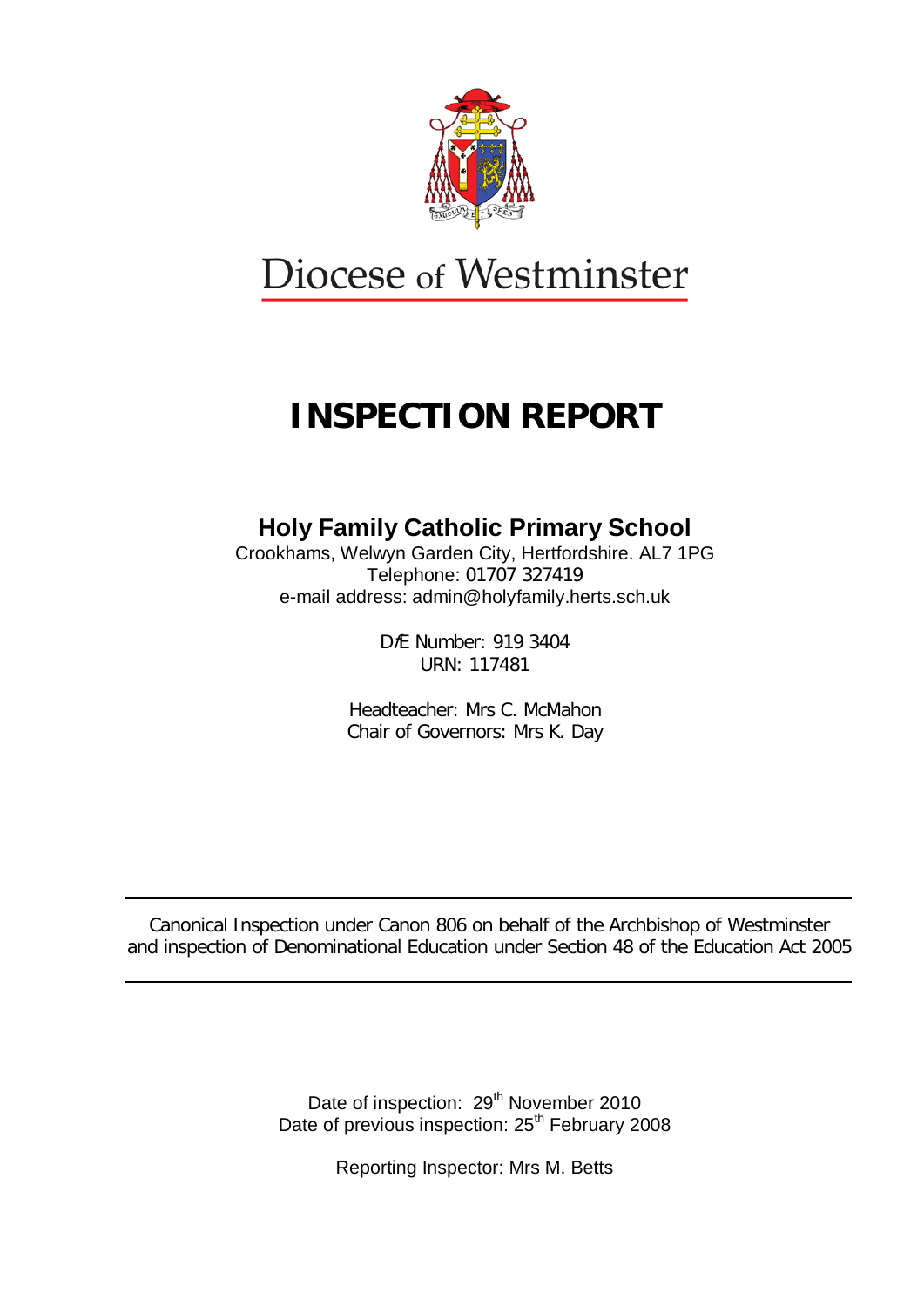## **Description of School**

Holy Family is a one form entry primary school with nursery provision for pupils aged 3 to 11 years. There are 200 full time pupils on roll, 174 (87%) of whom are Catholic. There are 11 part-time nursery pupils. There are 13 teachers in the school of whom 9 (69%) are Catholic. The school serves those who live within the boundaries of Holy Family and St Bonaventure within the parish of Welwyn Garden City. Most pupils come from White British backgrounds with just over a quarter coming from a wide range of minority ethnic heritages. When compared nationally the proportion of pupils eligible for free school meals is low. The school hosts a breakfast club and an after school club.

#### **Key for inspection grades**

Grade 1: Outstanding; Grade 2:Good; Grade 3: Satisfactory; Grade 4: Inadequate

## **Overall effectiveness of this Catholic school**

Holy Family is an outstanding Catholic school. The strong Catholic identity is present in the school's daily life. The committed leadership of the headteacher, religious education subject leader and governors is instrumental in effectively maintaining and developing the Catholic ethos and religious education. Prayer and worship have a very strong central role in the school's life. Relationships within the school are very good and reflect Christian respect and concern for others. The pupils explained "We are all friends here and feel very safe and secure". The pupils' personal, spiritual and moral development is outstanding and this is reflected in their good behaviour and very positive attitudes. Pupils enjoy religious education and praise the creative aspects of the curriculum. Staff are committed to the very high profile given to this subject in the school.

**Grade 1**

#### **Improvement since the last inspection**

The last inspection report described the school as "a good Catholic school". The issues for improvement related to developing religious education assessment and tracking, and developing the governors' role to ensure a greater familiarity with religious education in the classroom. The school has made very good progress in both these areas. Assessments linked to national levels of attainment are made regularly using a variety of tasks. These are moderated across the school and to ensure consistency of judgements the teachers combine with those from another Catholic school for further moderation. The governing body ensures that one governor takes a particular interest in the religious education teaching.

**Grade 1**

#### **The capacity of the school community to improve and develop**

The headteacher and religious education subject leader have a good oversight of the school's strengths and development needs through their monitoring processes. The religious education plan is extremely comprehensive and has been influenced by diocesan and other training advice. The leadership promotes a clear vision which is well supported by the staff. The staff are committed to the success of the school and to improving their skills by attending appropriate courses. Trialling a new religious education programme has encouraged all staff to evaluate their teaching and has influenced more creativity and child initiated learning in their planning. One performance management target for each teacher is linked to religious education. The school has a very good capacity to continue to improve.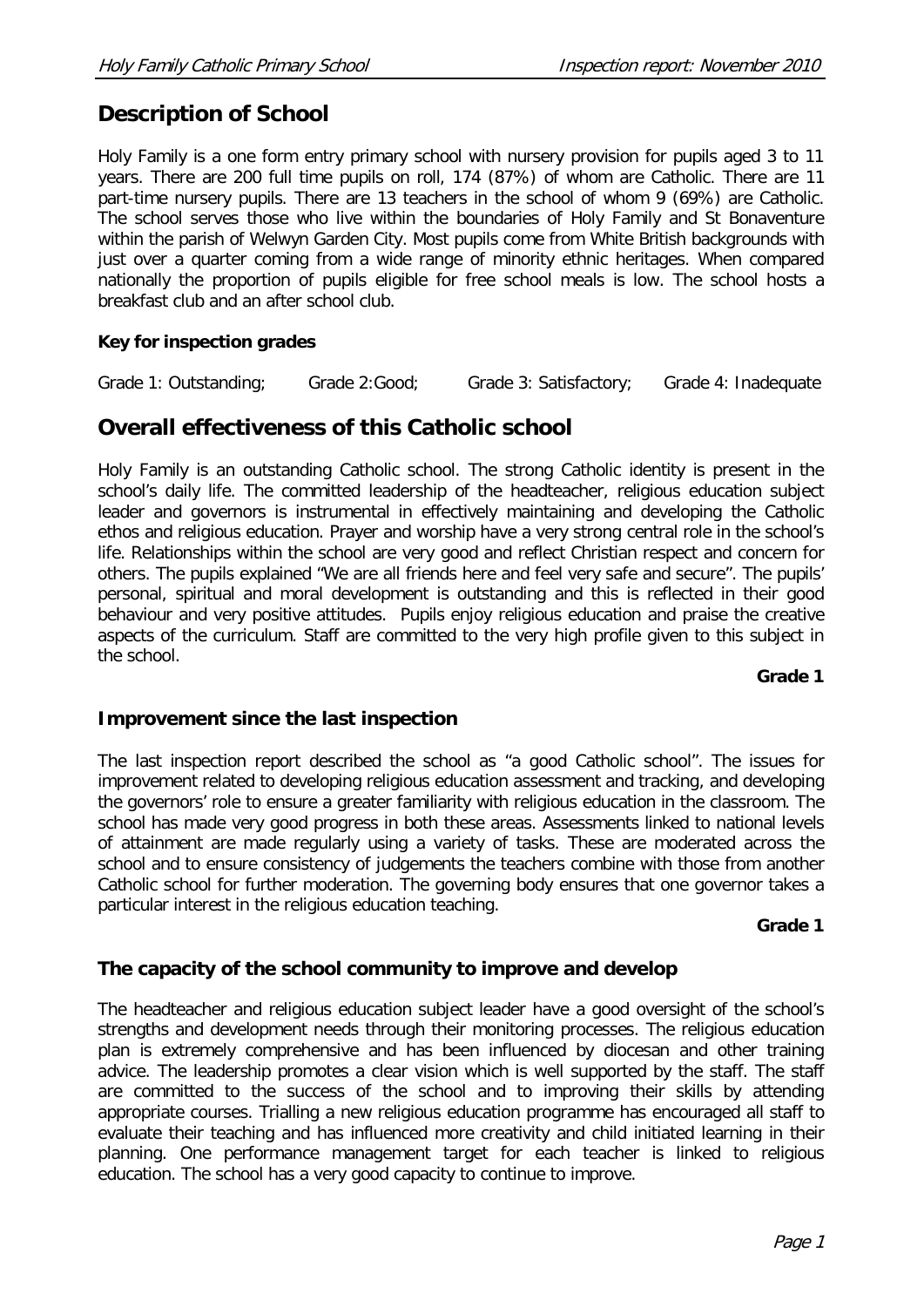**Grade 1**

## **What the school should do to improve further**

- Raising religious education achievement further by planning success criteria which would challenge the more able pupils to achieve their next target level.
- Developing marking by consistency of more effective feedback to pupils and providing opportunities for them to make improvements to their work.

## **The Catholic Life of the School**

#### **Leadership and Management**

The headteacher, religious education subject leader and governors form an effective partnership for maintaining and promoting the Catholic life of the school. The school mission statement "As a family we live, love, learn and celebrate with Jesus" is understood by the pupils and integral to all aspects of the school's daily life. One pupil explained "Jesus is our friend. He is part of our school". Attractive displays around school confirm the Catholic identity. Governors are very supportive and are kept well informed about the school's religious life. Leadership promotes pupils' spiritual and moral development very well. Pupils willingly undertake responsibilities to help younger pupils at playtime and with reading activities. They value and praise the friendly, caring attitude of the teachers who listen to them and help them to solve any problems. Pupils' achievements are valued and celebrated. The school is building stronger links with parents. Their parish connections are very strong and the parish priest is well known by the school community.

**Grade 1**

#### **The Prayer Life of the School**

Worship and prayer are an integral part of each school day. Pupils know a range of different prayer styles and write their own prayers and Advent promises. Worship uses visual presentation, often prepared by pupils, and high quality singing with signing actions to enrich the experience. By leading class assemblies all pupils contribute to worship and the older pupils are becoming more involved in its planning. Prayer and worship have a strong impact on pupils' spiritual development with a quiet time given for pupils to reflect on the theme. Pupils are very respectful during prayer, participate with sincerity and enjoy these experiences. Mass is well planned following the liturgical year and celebrated regularly by both classes and the whole school. Parents and parishioners are invited. Pupils are given the opportunity for individual confession during Advent and Lent. The parish priest contributes very well to the life of the school and also leads liturgies for the younger children. Pupils appreciate the introduction of a voluntary prayer group led by the deputy.

#### **Grade 1**

#### **How effectively does the school /college promote community cohesion?**

The school is a welcoming and inclusive community which seeks to provide for individual children's needs. The diversity of cultures within the school is positively valued and celebrated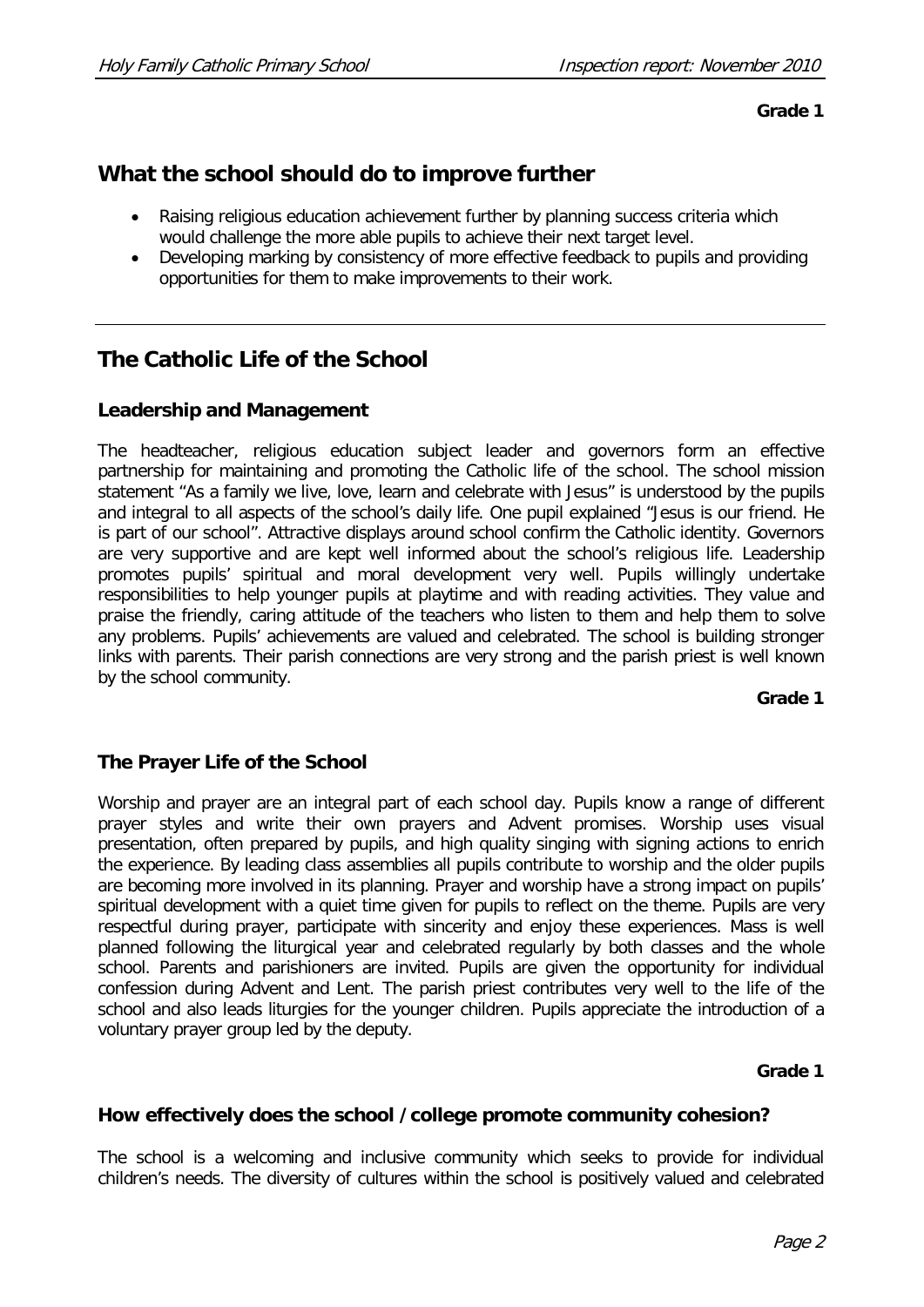as shown by the weeklong project focusing on the "European Day of Languages" where parents were invited to share their different traditions. The school has good links with other Catholic schools and teachers' expertise is shared. The school contributes positively to the parish. The pupils show their compassion for others and understand they are living out their Catholic duty by raising money for a variety of national and international charities often using their own ideas, and support is also given to the local hospice. Worship allows pupils time to apply the theme to their own lives and experiences. The school plans to use community resources, for example the local synagogue, for other faith learning. Pupils work with others from different faith backgrounds during sporting and musical events. The school plans to develop links with a nonfaith school in a different kind of locality.

**\_\_\_\_\_\_\_\_\_\_\_\_\_\_\_\_\_\_\_\_\_\_\_\_\_\_\_\_\_\_\_\_\_\_\_\_\_\_\_\_\_\_\_\_\_\_\_\_\_\_\_\_**

**Grade 2**

## **Religious Education**

#### **Achievement and Standards in Religious Education**

Pupils are achieving religious literacy at a good rate across the school. The majority of pupils achieve age appropriate levels of attainment and many exceed these. The pupils' spiritual, moral and social development is very good and they are encouraged to acquire an increasing depth of thought as they progress through the school. Pupils are attentive and behave well. Their books are well presented, evidencing a very good coverage of the curriculum. There is a good variety of written activities including work relating to Scripture. Most pupils enjoy their religious education lessons especially when doing practical activities or where they can use their own initiative to present their findings. They also appreciate working together in small groups.

#### **Grade 2**

#### **Teaching and learning in Religious Education**

Teaching is good overall with many outstanding features seen. Teachers plan thoroughly with clear learning intentions. Where teaching is best visual presentation and puppets are used to motivate learning; talk partners are used well to develop confidence in ideas; tasks are interesting and purposeful; and success criteria are clearly defined. All pupils make progress in their learning. Assessments are made using a good variety of tasks. The criteria for the judgements are recorded. All teachers use marking to praise pupils' work and in a few books improvement points were suggested and a further response made. Parents are informed of future religious education topics and how they can help with these at home.

#### **Grade 2**

#### **Quality of the Curriculum**

The quality of the curriculum is very good, and suitable for the age of the learners. It fulfils the requirement of the Bishops' Conference. Over 10% of curriculum time is used for religious education using the "Here I Am" scheme with other religious education programmes used as resources. Extra events such as the papal visit are included into the curriculum. Pupils are encouraged to question and reflect so becoming aware of the demands of religious commitment in everyday life. Religious education is linked creatively with other areas of the curriculum, particularly with ICT (Information and Communication Technology), PSHE (Personal, Social and Health Education), drama, literacy, and art. The religious education curriculum makes a